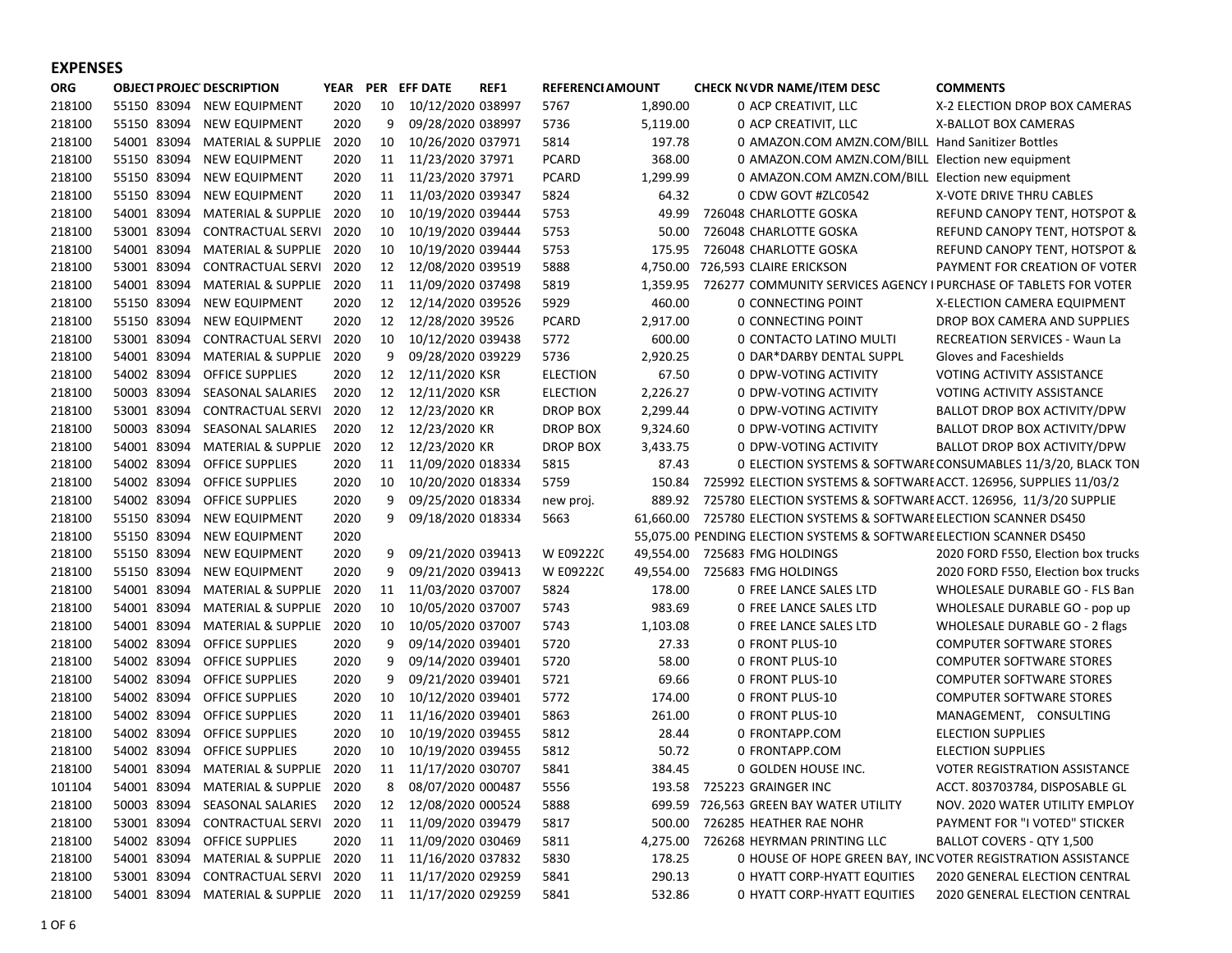| <b>ORG</b> |             | <b>OBJECT PROJEC DESCRIPTION</b> |      |    | YEAR PER EFF DATE    | REF1 | <b>REFERENCI AMOUNT</b> |            | <b>CHECK NO VDR NAME/ITEM DESC</b>                                | <b>COMMENTS</b>                                             |
|------------|-------------|----------------------------------|------|----|----------------------|------|-------------------------|------------|-------------------------------------------------------------------|-------------------------------------------------------------|
| 218100     | 53001 83094 | CONTRACTUAL SERVI                | 2020 | 11 | 11/17/2020 029259    |      | 5841                    | 671.40     | 0 HYATT CORP-HYATT EQUITIES                                       | <b>2020 GENERAL ELECTION CENTRAL</b>                        |
| 218100     | 54001 83094 | <b>MATERIAL &amp; SUPPLIE</b>    | 2020 | 11 | 11/17/2020 029259    |      | 5841                    | 1,723.68   | <b>0 HYATT CORP-HYATT EQUITIES</b>                                | <b>2020 GENERAL ELECTION CENTRAL</b>                        |
| 218100     | 54001 83094 | <b>MATERIAL &amp; SUPPLIE</b>    | 2020 | 11 | 11/17/2020 029259    |      | 5841                    | 1,808.83   | 0 HYATT CORP-HYATT EQUITIES                                       | 2020 GENERAL ELECTION CENTRAL                               |
| 218100     | 53001 83094 | <b>CONTRACTUAL SERVI</b>         | 2020 | 11 | 11/17/2020 029259    |      | 5841                    | 10,550.00  | 0 HYATT CORP-HYATT EQUITIES                                       | 2020 GENERAL ELECTION CENTRAL                               |
| 218100     | 54001 83094 | <b>MATERIAL &amp; SUPPLIE</b>    | 2020 | 10 | 10/12/2020 039426    |      | 5767                    | 8,312.00   | 0 INCLUSION SOLUTIONS. LLC                                        | <b>Voting Booths</b>                                        |
| 218100     | 54001 83094 | <b>MATERIAL &amp; SUPPLIE</b>    | 2020 | 12 | 12/08/2020 039518    |      | 5888                    |            | 486.72 726,592 INTAB LLC                                          | TITAN TRANSFER BAGS, SMOOTH PU                              |
| 218100     | 54001 83094 | <b>MATERIAL &amp; SUPPLIE</b>    | 2020 | 9  | 09/28/2020 036061    |      | 5736                    | 112.92     | 0 JAUQUET LUMBER COM                                              | JERRYBR-WOODEN POSTS FOR ELECT                              |
| 218100     | 54001 83094 | <b>MATERIAL &amp; SUPPLIE</b>    | 2020 | 11 | 11/16/2020 037795    |      | 5830                    | 70.80      | 0 JOEL RUZZICONE                                                  | DECALS FOR BALLOT BOXES MINUS                               |
| 218100     | 54001 83094 | <b>MATERIAL &amp; SUPPLIE</b>    | 2020 | 11 | 11/16/2020 037795    |      | 5830                    | 407.34     | 0 JOEL RUZZICONE                                                  | DECALS FOR BALLOT BOXES MINUS                               |
| 218100     | 54001 83094 | <b>MATERIAL &amp; SUPPLIE</b>    | 2020 | 11 | 11/16/2020 037795    |      | 5830                    | 669.40     | 0 JOEL RUZZICONE                                                  | DECALS FOR BALLOT BOXES MINUS                               |
| 218100     | 54002 83094 | <b>OFFICE SUPPLIES</b>           | 2020 | 9  | 09/18/2020 036925    |      | 5664                    | 843.42     | 725973 JP GRAPHICS INC                                            | EL-120 #14 ELECTION ENVELOPES,                              |
| 218100     | 53001 83094 | <b>CONTRACTUAL SERVI</b>         | 2020 | 11 | 11/09/2020 039480    |      | 5817                    | 500.00     | 726286 KASEY HOCK                                                 | PAYMENT FOR "I VOTED" STICKER                               |
| 218100     | 54001 83094 | <b>MATERIAL &amp; SUPPLIE</b>    | 2020 | 11 | 11/03/2020 035073    |      | 5824                    | 446.00     | 0 KIMPS ACE HARDWARE                                              | PROPANE CYLINDERS FOR HEATERS                               |
| 218100     | 53001 83094 | CONTRACTUAL SERVI                | 2020 | 11 | 11/13/2020 39447     |      |                         | 100,000.00 | 0 KNUPP & WATSON & WALLMAN, PUBLIC RELATIONS FIRM                 |                                                             |
| 218100     | 53001 83094 | CONTRACTUAL SERVI                | 2020 |    |                      |      |                         |            | 49,950.00 PENDING KNUPP & WATSON & WALLMAN, PUBLIC RELATIONS FIRM |                                                             |
| 218100     | 54001 83094 | MATERIAL & SUPPLIE               | 2020 | 11 | 11/16/2020 022644    |      | 5835                    | 491.00     | <b>0 KUEHN PRINTING LLC</b>                                       | 2.5" I VOTED LABELS - QTY 5,00                              |
| 218100     | 54001 83094 | <b>MATERIAL &amp; SUPPLIE</b>    | 2020 | 11 | 11/16/2020 022644    |      | 5835                    | 602.00     | <b>0 KUEHN PRINTING LLC</b>                                       | ENGLISH FLYERS, ENGLISH/SPANIS                              |
| 218100     | 54001 83094 | MATERIAL & SUPPLIE               | 2020 | 11 | 11/16/2020 022644    |      | 5835                    | 748.00     | <b>0 KUEHN PRINTING LLC</b>                                       | VOTER GUIDE BOOKLETS - QTY 1,0                              |
| 218100     | 54001 83094 | <b>MATERIAL &amp; SUPPLIE</b>    | 2020 | 11 | 11/16/2020 022644    |      | 5835                    | 1,473.00   | <b>0 KUEHN PRINTING LLC</b>                                       | 2.5" I VOTED LABELS - 3 VERSIO                              |
| 101104     | 54001 83094 | <b>MATERIAL &amp; SUPPLIE</b>    | 2020 | 8  | 08/03/2020 022644    |      | 5531                    | 2,969.00   | 725169 KUEHN PRINTING LLC                                         | ELECTION INFORMATION POSTCARDS                              |
| 218100     | 53001 83094 | <b>CONTRACTUAL SERVI</b>         | 2020 | 9  | 09/28/2020 037542    |      | 5736                    | 2,500.00   | 0 LAMAR MEDIA CORP                                                | <b>ADVERTISING SERVICES</b>                                 |
| 218100     | 53001 83094 | <b>CONTRACTUAL SERVI</b>         | 2020 | 11 | 11/16/2020 038537    |      | 5830                    | 700.00     | 0 LAURA SCHLEY                                                    | <b>CREATION OF DIGITAL ARTWORK FO</b>                       |
| 101104     | 53001 83094 | <b>CONTRACTUAL SERVI</b>         | 2020 | 9  | 09/14/2020 038537    |      | 5652                    | 1,500.00   | 725677 LAURA SCHLEY                                               | PAYMENT FOR VOTER MURAL, FEE &                              |
| 218100     | 55120 83094 | <b>EQUIPMENT RENTAL!</b>         | 2020 | 11 | 11/09/2020 035110    |      | 5827                    | 538.25     |                                                                   | O LINCOLN CONTRACTORS SUPPLY HEATERS AT BAY BEACH FOR ELECT |
| 218100     | 54001 83094 | <b>MATERIAL &amp; SUPPLIE</b>    | 2020 | 9  | 09/08/2020 039353    |      | 5680                    | 8,499.95   | 0 LOCKING SECURITY MAILBOX                                        | <b>Ballot Drop Boxes</b>                                    |
| 218100     | 53001 83094 | <b>CONTRACTUAL SERVI</b>         | 2020 | 11 | 11/09/2020 039476    |      | 5817                    | 500.00     | 726283 LYNN MESHKE                                                | PAYMENT FOR "I VOTED" STICKER                               |
| 218100     | 53001 83094 | CONTRACTUAL SERVI                | 2020 | 11 | 11/09/2020 039477    |      | 5817                    | 500.00     | 726284 MATTHEW VANDEN BOOMEN                                      | PAYMENT FOR "I VOTED" STICKER                               |
| 218100     | 54002 83094 | OFFICE SUPPLIES                  | 2020 | 9  | 09/21/2020 038844    |      | 5721                    | 746.00     | 0 MIDLAND PAPER COMPANY                                           | PAPER ORDER FOR INSERTS - ELEC                              |
| 218100     | 53001 83094 | CONTRACTUAL SERVI                | 2020 | 11 | 11/09/2020 039475    |      | 5817                    | 284.85     | 726282 MIDWEST RESEARCH & EVAL LLC TRANSLATION, 30 ADS, PPE KIT   |                                                             |
| 218100     | 54001 83094 | <b>MATERIAL &amp; SUPPLIE</b>    | 2020 | 11 | 11/09/2020 039475    |      | 5817                    | 1,011.75   | 726282 MIDWEST RESEARCH & EVAL LLC TRANSLATION, 30 ADS, PPE KIT   |                                                             |
| 218100     | 53001 83094 | <b>CONTRACTUAL SERVI</b>         | 2020 | 11 | 11/09/2020 039475    |      | 5817                    | 1,917.00   | 726282 MIDWEST RESEARCH & EVAL LLC. TRANSLATION, 30 ADS, PPE KIT  |                                                             |
| 218100     | 54001 83094 | <b>MATERIAL &amp; SUPPLIE</b>    | 2020 | 10 | 10/12/2020 036628    |      | 5772                    | $-239.00$  | 0 MILLER CONSULTATIONS & ELEC1Shipping Credit                     |                                                             |
| 218100     | 54001 83094 | MATERIAL & SUPPLIE               | 2020 | 9  | 09/21/2020 036628    |      | 5721                    | 3,614.31   | 0 MILLER CONSULTATIONS & ELECTElection Supplies                   |                                                             |
| 218100     | 55150 83094 | <b>NEW EQUIPMENT</b>             | 2020 | 10 | 10/12/2020 020474    |      | 5767                    | 584.98     | 0 NIELSON COMMUNICATIONS INC Radio for new Cube Truck             |                                                             |
| 218100     | 55150 83094 | <b>NEW EQUIPMENT</b>             | 2020 | 10 | 10/26/2020 020474    |      | 5814                    | 604.98     | 0 NIELSON COMMUNICATIONS INC Radio for voting crew cube tru       |                                                             |
| 218100     | 54005 83094 | <b>POSTAGE</b>                   | 2020 | 9  | 09/21/2020 039062    |      | 5721                    | 1,117.69   | <b>0 OFFICE ENTERPRISES INC</b>                                   | <b>ENVELOPE MACHINE INK - ELECTIO</b>                       |
| 218100     | 55150 83094 | <b>NEW EQUIPMENT</b>             | 2020 | 10 | 10/19/2020 000865    |      | 5754                    | 7,642.00   | 725987 OLSON TRAILER & BODY LLC                                   | TOMMYGATE 89-20-EA55 RAILGATE                               |
| 218100     | 55150 83094 | <b>NEW EQUIPMENT</b>             | 2020 | 10 | 10/19/2020 000865    |      | 5754                    |            | 7,642.00 725987 OLSON TRAILER & BODY LLC                          | TOMMYGATE 89-20-EA55 RAILGATE                               |
| 218100     | 54001 83094 | MATERIAL & SUPPLIE 2020          |      | 10 | 10/05/2020 035076    |      | 5743                    | 44.22      | 0 PACKER FASTENER                                                 | JERRYBR-VOTING DROP BOX LAG BO                              |
| 218100     | 54001 83094 | MATERIAL & SUPPLIE 2020          |      | 9  | 09/28/2020 035076    |      | 5736                    | 168.33     | 0 PACKER FASTENER                                                 | JERRYBR-CONCRETE ANCHORS FOR E                              |
| 218100     | 53001 83094 | CONTRACTUAL SERVI                | 2020 | 12 | 12/30/2020 KR        |      | INTER DEPT              | 528.70     | 0 PARKING UTILITY - VOTING ACTIV INVOICE #020-020 505             |                                                             |
| 218100     | 53001 83094 | <b>CONTRACTUAL SERVI</b>         | 2020 | 12 | 12/31/2020 KR        |      | INTER DEPT              | 4,607.90   | 0 PARKING UTILITY - VOTING ACTIVINVOICE #042-20-500               |                                                             |
| 218100     | 50003 83094 | SEASONAL SALARIES                | 2020 | 9  | 09/03/2020 PM        |      | RECLASS                 | $-689.26$  | 0 PAYROLL ENTRY                                                   | <b>FRINGES NOT WAGES</b>                                    |
| 218100     | 54002 83094 | <b>OFFICE SUPPLIES</b>           | 2020 | 11 | 11/27/2020 B 1127    |      | B 11/27/20              | 19.16      | <b>0 PAYROLL ENTRY</b>                                            | WARRANT=201127 RUN=1 BIWEEKLY                               |
| 218100     | 54001 83094 | MATERIAL & SUPPLIE               | 2020 |    | 11 11/27/2020 B 1127 |      | B 11/27/20              | 719.61     | 0 PAYROLL ENTRY                                                   | WARRANT=201127 RUN=1 BIWEEKLY                               |
| 218100     | 51301 83094 | WRS - EMPLOYER SH/               | 2020 | 11 | 11/27/2020 B 1127    |      | B 11/27/20              | 358.89     | <b>0 PAYROLL ENTRY</b>                                            | WARRANT=201127 RUN=1 BIWEEKLY                               |
| 218100     | 50501 83094 | OVERTIME                         | 2020 | 11 | 11/27/2020 B 1127    |      | B 11/27/20              | 1,658.97   | <b>0 PAYROLL ENTRY</b>                                            | WARRANT=201127 RUN=1 BIWEEKLY                               |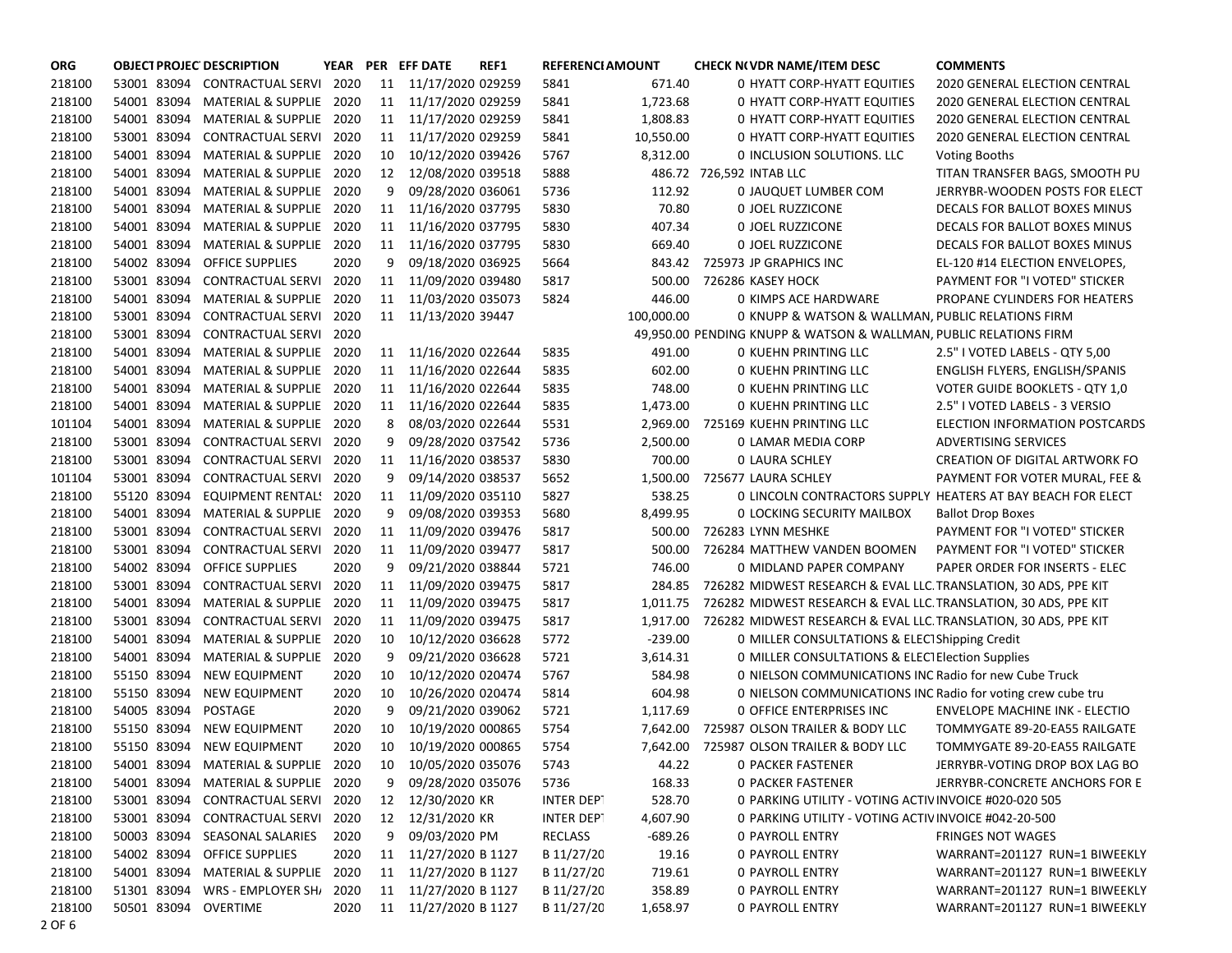| <b>ORG</b> | <b>OBJECT PROJEC DESCRIPTION</b> |                               | YEAR |    | PER EFF DATE         | REF1 | <b>REFERENCI AMOUNT</b> |           | <b>CHECK N(VDR NAME/ITEM DESC)</b> | <b>COMMENTS</b>               |
|------------|----------------------------------|-------------------------------|------|----|----------------------|------|-------------------------|-----------|------------------------------------|-------------------------------|
| 218100     |                                  | 50003 83094 SEASONAL SALARIES | 2020 |    | 11 11/27/2020 B 1127 |      | B 11/27/20              | 22,852.83 | <b>0 PAYROLL ENTRY</b>             | WARRANT=201127 RUN=1 BIWEEKLY |
| 218100     | 51201 83094                      | HEALTH INSURANCE              | 2020 | 11 | 11/27/2020 B 1127    |      | B 11/27/20              | 780.94    | 0 PAYROLL ENTRY                    | WARRANT=201127 RUN=1 BIWEEKLY |
| 218100     |                                  | 51203 83094 LIFE INSURANCE    | 2020 | 11 | 11/27/2020 B 1127    |      | B 11/27/20              | 7.97      | 0 PAYROLL ENTRY                    | WARRANT=201127 RUN=1 BIWEEKLY |
| 218100     | 51202 83094                      | DENTAL INSURANCE              | 2020 | 11 | 11/27/2020 B 1127    |      | B 11/27/20              | 79.38     | 0 PAYROLL ENTRY                    | WARRANT=201127 RUN=1 BIWEEKLY |
| 218100     | 51210 83094                      | SOCIAL SECURITY               | 2020 | 11 | 11/27/2020 B 1127    |      | B 11/27/20              | 424.71    | 0 PAYROLL ENTRY                    | WARRANT=201127 RUN=1 BIWEEKLY |
| 218100     | 51211 83094                      | MEDICARE                      | 2020 | 11 | 11/27/2020 B 1127    |      | B 11/27/20              | 99.29     | <b>0 PAYROLL ENTRY</b>             | WARRANT=201127 RUN=1 BIWEEKLY |
| 218100     | 50003 83094                      | SEASONAL SALARIES             | 2020 | 11 | 11/27/2020 KSR       |      | <b>ELECTION</b>         | 86,623.18 | 0 PAYROLL ENTRY                    | <b>ELECTION TRANSFER</b>      |
| 218100     | 51201 83094                      | <b>HEALTH INSURANCE</b>       | 2020 | 11 | 11/27/2020 KSR       |      | <b>ELECTION</b>         | 151.79    | 0 PAYROLL ENTRY                    | <b>ELECTION TRANSFER</b>      |
| 218100     | 51202 83094                      | <b>DENTAL INSURANCE</b>       | 2020 | 11 | 11/27/2020 KSR       |      | <b>ELECTION</b>         | 21.68     | 0 PAYROLL ENTRY                    | <b>ELECTION TRANSFER</b>      |
| 218100     | 51301 83094                      | WRS - EMPLOYER SH             | 2020 | 11 | 11/27/2020 KSR       |      | <b>ELECTION</b>         | 14.18     | <b>0 PAYROLL ENTRY</b>             | <b>ELECTION TRANSFER</b>      |
| 218100     | 51211 83094                      | MEDICARE                      | 2020 | 11 | 11/27/2020 KSR       |      | <b>ELECTION</b>         | 3.05      | 0 PAYROLL ENTRY                    | <b>ELECTION TRANSFER</b>      |
| 218100     | 51210 83094                      | SOCIAL SECURITY               | 2020 | 11 | 11/27/2020 KSR       |      | <b>ELECTION</b>         | 13.02     | 0 PAYROLL ENTRY                    | <b>ELECTION TRANSFER</b>      |
| 218100     | 51203 83094                      | LIFE INSURANCE                | 2020 | 12 | 12/03/2020 B11232    |      | B112/03/2               | 0.89      | 0 PAYROLL ENTRY                    | WARRANT=201203 RUN=2 BI-WEEKL |
| 218100     | 51202 83094                      | DENTAL INSURANCE              | 2020 | 12 | 12/03/2020 B11232    |      | B112/03/2               | 5.61      | 0 PAYROLL ENTRY                    | WARRANT=201203 RUN=2 BI-WEEKL |
| 218100     | 51210 83094                      | SOCIAL SECURITY               | 2020 | 12 | 12/03/2020 B11232    |      | B112/03/2               | 34.67     | 0 PAYROLL ENTRY                    | WARRANT=201203 RUN=2 BI-WEEKL |
| 218100     | 51301 83094                      | WRS - EMPLOYER SH             | 2020 | 12 | 12/03/2020 B11232    |      | B112/03/2               | 39.20     | 0 PAYROLL ENTRY                    | WARRANT=201203 RUN=2 BI-WEEKL |
| 218100     | 50501 83094                      | OVERTIME                      | 2020 | 12 | 12/03/2020 B11232    |      | B112/03/2               | 220.77    | <b>0 PAYROLL ENTRY</b>             | WARRANT=201203 RUN=2 BI-WEEKL |
| 218100     | 51201 83094                      | <b>HEALTH INSURANCE</b>       | 2020 | 12 | 12/03/2020 B11232    |      | B112/03/2               | 82.75     | 0 PAYROLL ENTRY                    | WARRANT=201203 RUN=2 BI-WEEKL |
| 218100     | 50003 83094                      | SEASONAL SALARIES             | 2020 | 12 | 12/03/2020 B11232    |      | B112/03/2               | 360.00    | 0 PAYROLL ENTRY                    | WARRANT=201203 RUN=2 BI-WEEKL |
| 218100     | 51211 83094                      | MEDICARE                      | 2020 | 12 | 12/03/2020 B11232    |      | B112/03/2               | 8.11      | 0 PAYROLL ENTRY                    | WARRANT=201203 RUN=2 BI-WEEKL |
| 218100     | 50003 83094                      | SEASONAL SALARIES             | 2020 | 12 | 12/10/2020 B 1210    |      | B 12/10/20              | 1,542.38  | 0 PAYROLL ENTRY                    | WARRANT=201210 RUN=1 BIWEEKLY |
| 218100     | 50501 83094 OVERTIME             |                               | 2020 | 12 | 12/10/2020 B 1210    |      | B 12/10/20              | 972.21    | 0 PAYROLL ENTRY                    | WARRANT=201210 RUN=1 BIWEEKLY |
| 218100     | 51202 83094                      | DENTAL INSURANCE              | 2020 | 12 | 12/10/2020 B 1210    |      | B 12/10/20              | 16.63     | 0 PAYROLL ENTRY                    | WARRANT=201210 RUN=1 BIWEEKLY |
| 218100     | 51201 83094                      | <b>HEALTH INSURANCE</b>       | 2020 | 12 | 12/10/2020 B 1210    |      | B 12/10/20              | 235.85    | 0 PAYROLL ENTRY                    | WARRANT=201210 RUN=1 BIWEEKLY |
| 218100     | 51211 83094                      | MEDICARE                      | 2020 | 12 | 12/10/2020 B 1210    |      | B 12/10/20              | 27.63     | 0 PAYROLL ENTRY                    | WARRANT=201210 RUN=1 BIWEEKLY |
| 218100     | 51301 83094                      | WRS - EMPLOYER SH/            | 2020 | 12 | 12/10/2020 B 1210    |      | B 12/10/20              | 65.63     | 0 PAYROLL ENTRY                    | WARRANT=201210 RUN=1 BIWEEKLY |
| 218100     | 51210 83094                      | SOCIAL SECURITY               | 2020 | 12 | 12/10/2020 B 1210    |      | B 12/10/20              | 118.09    | 0 PAYROLL ENTRY                    | WARRANT=201210 RUN=1 BIWEEKLY |
| 218100     | 51203 83094                      | LIFE INSURANCE                | 2020 | 12 | 12/10/2020 B 1210    |      | B 12/10/20              | 1.11      | 0 PAYROLL ENTRY                    | WARRANT=201210 RUN=1 BIWEEKLY |
| 218100     | 51301 83094                      | WRS - EMPLOYER SH/            | 2020 | 12 | 12/24/2020 B 1224    |      | B 12/24/20              | 96.06     | 0 PAYROLL ENTRY                    | WARRANT=201224 RUN=1 BIWEEKLY |
| 218100     | 51211 83094                      | MEDICARE                      | 2020 | 12 | 12/24/2020 B 1224    |      | B 12/24/20              | 63.56     | 0 PAYROLL ENTRY                    | WARRANT=201224 RUN=1 BIWEEKLY |
| 218100     | 51210 83094                      | <b>SOCIAL SECURITY</b>        | 2020 | 12 | 12/24/2020 B 1224    |      | B 12/24/20              | 271.77    | <b>0 PAYROLL ENTRY</b>             | WARRANT=201224 RUN=1 BIWEEKLY |
| 218100     | 51203 83094                      | LIFE INSURANCE                | 2020 | 12 | 12/24/2020 B 1224    |      | B 12/24/20              | 1.67      | 0 PAYROLL ENTRY                    | WARRANT=201224 RUN=1 BIWEEKLY |
| 218100     | 50501 83094                      | OVERTIME                      | 2020 | 12 | 12/24/2020 B 1224    |      | B 12/24/20              | 775.63    | 0 PAYROLL ENTRY                    | WARRANT=201224 RUN=1 BIWEEKLY |
| 218100     | 50003 83094                      | SEASONAL SALARIES             | 2020 | 12 | 12/24/2020 B 1224    |      | B 12/24/20              | 3,789.25  | <b>0 PAYROLL ENTRY</b>             | WARRANT=201224 RUN=1 BIWEEKLY |
| 218100     | 51202 83094                      | <b>DENTAL INSURANCE</b>       | 2020 | 12 | 12/24/2020 B 1224    |      | B 12/24/20              | 9.10      | <b>0 PAYROLL ENTRY</b>             | WARRANT=201224 RUN=1 BIWEEKLY |
| 218100     | 51201 83094                      | <b>HEALTH INSURANCE</b>       | 2020 | 12 | 12/24/2020 B 1224    |      | B 12/24/20              | 139.29    | 0 PAYROLL ENTRY                    | WARRANT=201224 RUN=1 BIWEEKLY |
| 218100     | 50003 83094                      | <b>SEASONAL SALARIES</b>      | 2020 | 12 | 12/31/2020 B 1/7     |      | B 1/07/21               | 822.02    | 0 PAYROLL ENTRY                    | WARRANT=210107 RUN=1 BIWEEKLY |
| 218100     | 51211 83094 MEDICARE             |                               | 2020 |    | 12 12/31/2020 B 1/7  |      | B 1/07/21               | 11.90     | <b>0 PAYROLL ENTRY</b>             | WARRANT=210107 RUN=1 BIWEEKLY |
| 218100     |                                  | 51210 83094 SOCIAL SECURITY   | 2020 |    | 12 12/31/2020 B 1/7  |      | B 1/07/21               | 50.95     | 0 PAYROLL ENTRY                    | WARRANT=210107 RUN=1 BIWEEKLY |
| 218100     |                                  | 50003 83094 SEASONAL SALARIES | 2020 | 8  | 08/27/2020 PM        |      | <b>RECLASS</b>          | $-524.07$ | 0 PAYROLL ENTRY                    | <b>FRINGES NOT WAGES</b>      |
| 218100     |                                  | 51203 83094 LIFE INSURANCE    | 2020 | 10 | 10/01/2020 B 10/1    |      | B 10/01/20              | 0.24      | 0 PAYROLL ENTRY                    | WARRANT=201001 RUN=1 BIWEEKLY |
| 218100     |                                  | 51203 83094 LIFE INSURANCE    | 2020 | 11 | 11/05/2020 B1 115    |      | B1 11/5/20              | 0.37      | 0 PAYROLL ENTRY                    | WARRANT=201105 RUN=2 BI-WEEKL |
| 218100     | 51202 83094                      | DENTAL INSURANCE              | 2020 | 10 | 10/01/2020 B 10/1    |      | B 10/01/20              | 1.30      | <b>0 PAYROLL ENTRY</b>             | WARRANT=201001 RUN=1 BIWEEKLY |
| 218100     |                                  | 51203 83094 LIFE INSURANCE    | 2020 | 10 | 10/29/2020 B 1029    |      | B 10/29/20              | 1.49      | <b>0 PAYROLL ENTRY</b>             | WARRANT=201029 RUN=1 BIWEEKLY |
| 218100     |                                  | 51203 83094 LIFE INSURANCE    | 2020 | 8  | 08/27/2020 PM        |      | <b>RECLASS</b>          | 2.45      | 0 PAYROLL ENTRY                    | LIFE FRINGES-PRIMARY          |
| 218100     |                                  | 51203 83094 LIFE INSURANCE    | 2020 | 9  | 09/03/2020 PM        |      | RECLASS                 | 3.21      | 0 PAYROLL ENTRY                    | LIFE FRINGES-PRIMARY          |
| 218100     | 51211 83094 MEDICARE             |                               | 2020 | 11 | 11/05/2020 B1 115    |      | B1 11/5/20              | 3.52      | 0 PAYROLL ENTRY                    | WARRANT=201105 RUN=2 BI-WEEKL |
| 3 OF 6     |                                  |                               |      |    |                      |      |                         |           |                                    |                               |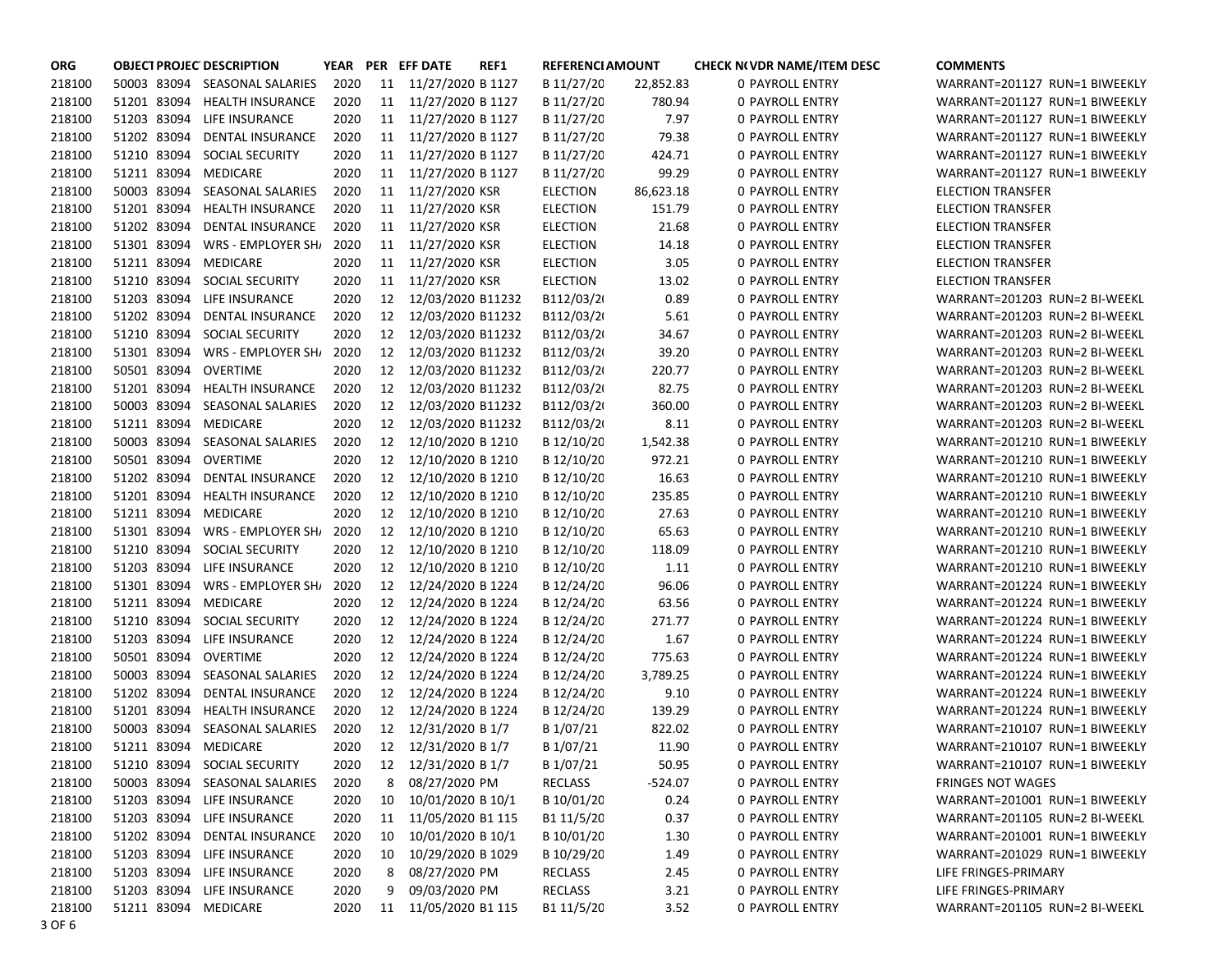| <b>ORG</b> | <b>OBJECT PROJEC DESCRIPTION</b> |                                |      |    | YEAR PER EFF DATE    | REF1 | <b>REFERENCI AMOUNT</b> |          | <b>CHECK N(VDR NAME/ITEM DESC)</b> | <b>COMMENTS</b>                |
|------------|----------------------------------|--------------------------------|------|----|----------------------|------|-------------------------|----------|------------------------------------|--------------------------------|
| 218100     |                                  | 51203 83094 LIFE INSURANCE     | 2020 | 11 | 11/19/2020 b11119    |      | B111/19/2               | 4.17     | <b>0 PAYROLL ENTRY</b>             | WARRANT=201119 RUN=2 BI-WEEKL  |
| 218100     |                                  | 51202 83094 DENTAL INSURANCE   | 2020 | 11 | 11/05/2020 B1 115    |      | B1 11/5/20              | 7.62     | <b>0 PAYROLL ENTRY</b>             | WARRANT=201105 RUN=2 BI-WEEKL  |
| 218100     |                                  | 53001 83094 CONTRACTUAL SERVI  | 2020 | 11 | 11/12/2020 B 1112    |      | B 11/12/20              | 10.20    | 0 PAYROLL ENTRY                    | WARRANT=201112 RUN=1 BIWEEKLY  |
| 218100     |                                  | 51301 83094 WRS - EMPLOYER SH  | 2020 | 10 | 10/01/2020 B 10/1    |      | B 10/01/20              | 10.21    | 0 PAYROLL ENTRY                    | WARRANT=201001 RUN=1 BIWEEKLY  |
| 218100     |                                  | 51203 83094 LIFE INSURANCE     | 2020 | 11 | 11/12/2020 B 1112    |      | B 11/12/20              | 10.58    | 0 PAYROLL ENTRY                    | WARRANT=201112 RUN=1 BIWEEKLY  |
| 218100     | 51301 83094                      | <b>WRS - EMPLOYER SH/</b>      | 2020 | 9  | 09/03/2020 PM        |      | <b>ELECTION</b>         | 14.18    | 0 PAYROLL ENTRY                    | PRIMARY ADDITIONAL PAY         |
| 218100     | 51210 83094                      | SOCIAL SECURITY                | 2020 | 11 | 11/05/2020 B1 115    |      | B1 11/5/20              | 15.05    | 0 PAYROLL ENTRY                    | WARRANT=201105 RUN=2 BI-WEEKL  |
| 218100     | 51301 83094                      | WRS - EMPLOYER SH              | 2020 | 11 | 11/05/2020 B1 115    |      | B1 11/5/20              | 16.82    | 0 PAYROLL ENTRY                    | WARRANT=201105 RUN=2 BI-WEEKL  |
| 218100     | 51301 83094                      | WRS - EMPLOYER SH              | 2020 | 10 | 10/15/2020 B10152    |      | B 10/15/20              | 17.62    | <b>0 PAYROLL ENTRY</b>             | WARRANT=201015 RUN=1 BIWEEKLY  |
| 218100     | 51211 83094 MEDICARE             |                                | 2020 | 8  | 08/27/2020 B1 827    |      | B18/27/20               | 22.62    | <b>0 PAYROLL ENTRY</b>             | WARRANT=200827 RUN=2 BI-WEEKL  |
| 218100     | 51201 83094                      | <b>HEALTH INSURANCE</b>        | 2020 | 10 | 10/01/2020 B 10/1    |      | B 10/01/20              | 25.04    | 0 PAYROLL ENTRY                    | WARRANT=201001 RUN=1 BIWEEKLY  |
| 218100     | 51202 83094                      | DENTAL INSURANCE               | 2020 | 8  | 08/27/2020 PM        |      | <b>RECLASS</b>          | 36.13    | 0 PAYROLL ENTRY                    | DENTAL FRINGES-PRIMARY         |
| 218100     | 51201 83094                      | HEALTH INSURANCE               | 2020 | 11 | 11/05/2020 B1 115    |      | B1 11/5/20              | 38.26    | <b>0 PAYROLL ENTRY</b>             | WARRANT=201105 RUN=2 BI-WEEKL  |
| 218100     | 51211 83094 MEDICARE             |                                | 2020 | 11 | 11/19/2020 b11119    |      | B111/19/2               | 40.49    | 0 PAYROLL ENTRY                    | WARRANT=201119 RUN=2 BI-WEEKL  |
| 218100     | 51202 83094                      | DENTAL INSURANCE               | 2020 | 11 | 11/19/2020 b11119    |      | B111/19/2               | 44.87    | 0 PAYROLL ENTRY                    | WARRANT=201119 RUN=2 BI-WEEKL  |
| 218100     | 51202 83094                      | DENTAL INSURANCE               | 2020 | 9  | 09/03/2020 PM        |      | <b>RECLASS</b>          | 51.30    | <b>0 PAYROLL ENTRY</b>             | DENTAL FRINGES-PRIMARY         |
| 218100     | 51211 83094 MEDICARE             |                                | 2020 | 9  | 09/03/2020 B 9/3     |      | B 9/03/20               | 56.68    | <b>0 PAYROLL ENTRY</b>             | WARRANT=200903 RUN=1 BIWEEKLY  |
| 218100     | 51211 83094 MEDICARE             |                                | 2020 | 10 | 10/01/2020 B 10/1    |      | B 10/01/20              | 82.82    | <b>0 PAYROLL ENTRY</b>             | WARRANT=201001 RUN=1 BIWEEKLY  |
| 218100     | 51211 83094 MEDICARE             |                                | 2020 | 10 | 10/15/2020 B10152    |      | B 10/15/20              | 88.89    | <b>0 PAYROLL ENTRY</b>             | WARRANT=201015 RUN=1 BIWEEKLY  |
| 218100     |                                  | 51210 83094 SOCIAL SECURITY    | 2020 | 8  | 08/27/2020 B1 827    |      | B18/27/20               | 96.71    | <b>0 PAYROLL ENTRY</b>             | WARRANT=200827 RUN=2 BI-WEEKL  |
| 218100     | 50501 83094 OVERTIME             |                                | 2020 | 10 | 10/01/2020 B 10/1    |      | B 10/01/20              | 97.25    | 0 PAYROLL ENTRY                    | WARRANT=201001 RUN=1 BIWEEKLY  |
| 218100     |                                  | 51301 83094 WRS - EMPLOYER SH  | 2020 | 8  | 08/27/2020 B1 827    |      | B18/27/20               | 113.60   | <b>0 PAYROLL ENTRY</b>             | WARRANT=200827 RUN=2 BI-WEEKL  |
| 218100     | 51301 83094                      | <b>WRS - EMPLOYER SHI</b>      | 2020 | 9  | 09/03/2020 B 9/3     |      | B 9/03/20               | 139.90   | 0 PAYROLL ENTRY                    | WARRANT=200903 RUN=1 BIWEEKLY  |
| 218100     | 51202 83094                      | DENTAL INSURANCE               | 2020 | 11 | 11/12/2020 B 1112    |      | B 11/12/20              | 144.00   | <b>0 PAYROLL ENTRY</b>             | WARRANT=201112 RUN=1 BIWEEKLY  |
| 218100     | 51301 83094                      | WRS - EMPLOYER SH              | 2020 | 10 | 10/29/2020 B 1029    |      | B 10/29/20              | 145.47   | <b>0 PAYROLL ENTRY</b>             | WARRANT=201029 RUN=1 BIWEEKLY  |
| 218100     |                                  | 51210 83094 SOCIAL SECURITY    | 2020 | 11 | 11/19/2020 b11119    |      | B111/19/2               | 173.08   | <b>0 PAYROLL ENTRY</b>             | WARRANT=201119 RUN=2 BI-WEEKL  |
| 218100     | 51211 83094 MEDICARE             |                                | 2020 | 10 | 10/29/2020 B 1029    |      | B 10/29/20              | 177.09   | <b>0 PAYROLL ENTRY</b>             | WARRANT=201029 RUN=1 BIWEEKLY  |
| 218100     | 51301 83094                      | WRS - EMPLOYER SH              | 2020 | 11 | 11/19/2020 b11119    |      | B111/19/2               | 196.30   | <b>0 PAYROLL ENTRY</b>             | WARRANT=201119 RUN=2 BI-WEEKL  |
| 218100     | 50003 83094                      | SEASONAL SALARIES              | 2020 | 10 | 10/01/2020 SAH       |      | <b>RECLASS</b>          | 210.00   | <b>0 PAYROLL ENTRY</b>             | <b>RECLASS - FRANKOW</b>       |
| 218100     | 50003 83094                      | SEASONAL SALARIES              | 2020 | 9  | 09/17/2020 SAH       |      | <b>RECLASS</b>          | 210.00   | <b>0 PAYROLL ENTRY</b>             | <b>RECLASS - SUENNEN WAGES</b> |
| 218100     | 50003 83094                      | SEASONAL SALARIES              | 2020 | 9  | 09/17/2020 SAH       |      | <b>RECLASS</b>          | 210.00   | <b>0 PAYROLL ENTRY</b>             | <b>RECLASS - SWANSON WAGES</b> |
| 218100     | 51210 83094                      | SOCIAL SECURITY                | 2020 | 9  | 09/03/2020 B 9/3     |      | B 9/03/20               | 242.35   | <b>0 PAYROLL ENTRY</b>             | WARRANT=200903 RUN=1 BIWEEKLY  |
| 218100     | 50003 83094                      | SEASONAL SALARIES              | 2020 | 9  | 09/17/2020 SAH       |      | <b>RECLASS</b>          | 245.00   | <b>0 PAYROLL ENTRY</b>             | RECLASS - WILLEMS WAGES        |
| 218100     | 50501 83094 OVERTIME             |                                | 2020 | 11 | 11/05/2020 B1 115    |      | B1 11/5/20              | 249.12   | 0 PAYROLL ENTRY                    | WARRANT=201105 RUN=2 BI-WEEKL  |
| 218100     | 51211 83094 MEDICARE             |                                | 2020 | 11 | 11/12/2020 B 1112    |      | B 11/12/20              | 299.26   | <b>0 PAYROLL ENTRY</b>             | WARRANT=201112 RUN=1 BIWEEKLY  |
| 218100     | 51210 83094                      | SOCIAL SECURITY                | 2020 | 10 | 10/01/2020 B 10/1    |      | B 10/01/20              | 354.19   | 0 PAYROLL ENTRY                    | WARRANT=201001 RUN=1 BIWEEKLY  |
| 218100     | 50003 83094                      | SEASONAL SALARIES              | 2020 | 11 | 11/19/2020 b11119    |      | B111/19/2               | 370.00   | 0 PAYROLL ENTRY                    | WARRANT=201119 RUN=2 BI-WEEKL  |
| 218100     |                                  | 51210 83094 SOCIAL SECURITY    | 2020 | 10 | 10/15/2020 B10152    |      | B 10/15/20              | 380.07   | <b>0 PAYROLL ENTRY</b>             | WARRANT=201015 RUN=1 BIWEEKLY  |
| 218100     |                                  | 51201 83094 HEALTH INSURANCE   | 2020 | 8  | 08/27/2020 PM        |      | <b>RECLASS</b>          | 485.49   | <b>0 PAYROLL ENTRY</b>             | HEALTH FRINGES-PRIMARY         |
| 218100     |                                  | 51201 83094 HEALTH INSURANCE   | 2020 | 11 | 11/19/2020 b11119    |      | B111/19/2               | 516.67   | 0 PAYROLL ENTRY                    | WARRANT=201119 RUN=2 BI-WEEKL  |
| 218100     | 50501 83094 OVERTIME             |                                | 2020 | 10 | 10/29/2020 B 1029    |      | B 10/29/20              | 553.73   | <b>0 PAYROLL ENTRY</b>             | WARRANT=201029 RUN=1 BIWEEKLY  |
| 218100     |                                  | 54001 83094 MATERIAL & SUPPLIE | 2020 | 10 | 10/15/2020 B10152    |      | B 10/15/20              | 555.12   | <b>0 PAYROLL ENTRY</b>             | WARRANT=201015 RUN=1 BIWEEKLY  |
| 218100     |                                  | 51201 83094 HEALTH INSURANCE   | 2020 | 9  | 09/03/2020 PM        |      | <b>RECLASS</b>          | 634.75   | <b>0 PAYROLL ENTRY</b>             | HEALTH FRINGES-PRIMARY         |
| 218100     |                                  | 53001 83094 CONTRACTUAL SERVI  | 2020 | 11 | 11/10/2020 KR        |      | INTER DEPT              | 694.98   | <b>0 PAYROLL ENTRY</b>             | INVOICE #017-20-505            |
| 218100     |                                  | 51301 83094 WRS - EMPLOYER SH  | 2020 | 11 | 11/12/2020 B 1112    |      | B 11/12/20              | 744.18   | <b>0 PAYROLL ENTRY</b>             | WARRANT=201112 RUN=1 BIWEEKLY  |
| 218100     |                                  | 51210 83094 SOCIAL SECURITY    | 2020 | 10 | 10/29/2020 B 1029    |      | B 10/29/20              | 757.23   | 0 PAYROLL ENTRY                    | WARRANT=201029 RUN=1 BIWEEKLY  |
| 218100     |                                  | 51210 83094 SOCIAL SECURITY    | 2020 |    | 11 11/12/2020 B 1112 |      | B 11/12/20              | 1,279.48 | <b>0 PAYROLL ENTRY</b>             | WARRANT=201112 RUN=1 BIWEEKLY  |
| 4 OF 6     |                                  |                                |      |    |                      |      |                         |          |                                    |                                |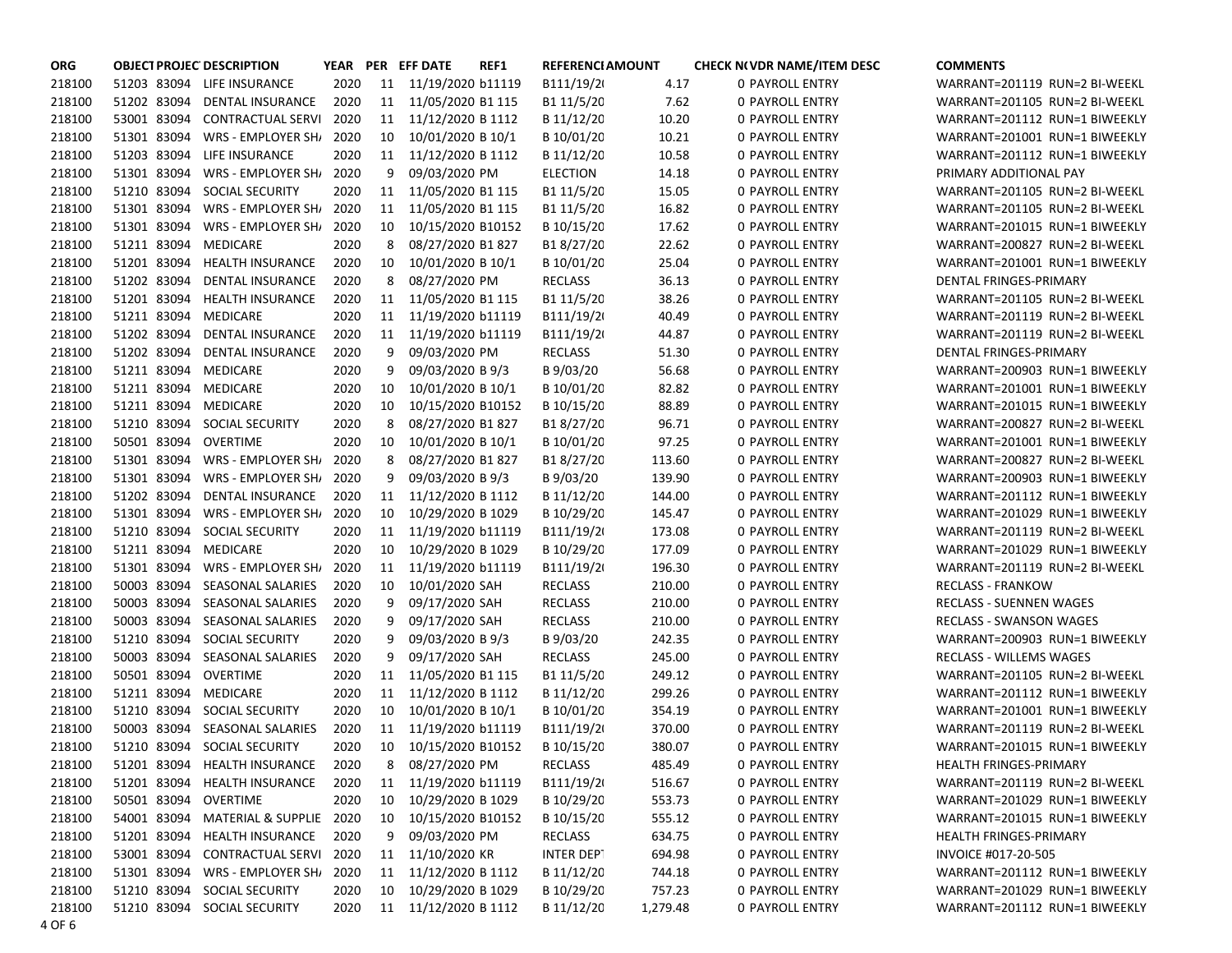| <b>ORG</b> | <b>OBJECT PROJEC DESCRIPTION</b> |                                     |      |    | YEAR PER EFF DATE    | REF1 | <b>REFERENCI AMOUNT</b> |           | <b>CHECK N(VDR NAME/ITEM DESC</b>                 | <b>COMMENTS</b>                            |
|------------|----------------------------------|-------------------------------------|------|----|----------------------|------|-------------------------|-----------|---------------------------------------------------|--------------------------------------------|
| 218100     |                                  | 53002 83094 COPY MACHINE            | 2020 |    | 11 11/12/2020 KR     |      | <b>ELECTION</b>         | 1,375.59  | 0 PAYROLL ENTRY                                   | RECLASS ELECTION EXPENSES                  |
| 218100     |                                  | 51201 83094 HEALTH INSURANCE        | 2020 |    | 11 11/12/2020 B 1112 |      | B 11/12/20              | 1,392.74  | 0 PAYROLL ENTRY                                   | WARRANT=201112 RUN=1 BIWEEKLY              |
| 218100     |                                  | 50003 83094 SEASONAL SALARIES       | 2020 | 9  | 09/17/2020 B 9/17    |      | B 9/17/20               | 1,608.75  | 0 PAYROLL ENTRY                                   | WARRANT=200917 RUN=1 BIWEEKLY              |
| 218100     |                                  | 50003 83094 SEASONAL SALARIES       | 2020 | 8  | 08/27/2020 B1 827    |      | B18/27/20               | 2,218.60  | 0 PAYROLL ENTRY                                   | WARRANT=200827 RUN=2 BI-WEEKL              |
| 218100     |                                  | 54002 83094 OFFICE SUPPLIES         | 2020 | 11 | 11/12/2020 KR        |      | <b>ELECTION</b>         | 2,371.15  | 0 PAYROLL ENTRY                                   | RECLASS ELECTION EXPENSES                  |
| 218100     | 50501 83094                      | OVERTIME                            | 2020 | 11 | 11/19/2020 b11119    |      | B111/19/2               | 2,538.32  | <b>0 PAYROLL ENTRY</b>                            | WARRANT=201119 RUN=2 BI-WEEKL              |
| 218100     | 55150 83094                      | NEW EQUIPMENT                       | 2020 | 10 | 10/30/2020 NAC       |      | PART&LBR                | 3,914.51  | 0 PAYROLL ENTRY                                   | <b>PARTS - OCT 2020</b>                    |
| 218100     | 50003 83094                      | SEASONAL SALARIES                   | 2020 | 10 | 10/01/2020 B 10/1    |      | B 10/01/20              | 5,619.03  | <b>0 PAYROLL ENTRY</b>                            | WARRANT=201001 RUN=1 BIWEEKLY              |
| 218100     | 50003 83094                      | SEASONAL SALARIES                   | 2020 | 9  | 09/03/2020 B 9/3     |      | B 9/03/20               | 5,807.13  | <b>0 PAYROLL ENTRY</b>                            | WARRANT=200903 RUN=1 BIWEEKLY              |
| 218100     | 50003 83094                      | <b>SEASONAL SALARIES</b>            | 2020 | 10 | 10/15/2020 B10152    |      | B 10/15/20              | 6,129.75  | 0 PAYROLL ENTRY                                   | WARRANT=201015 RUN=1 BIWEEKLY              |
| 218100     | 50501 83094 OVERTIME             |                                     | 2020 | 11 | 11/12/2020 B 1112    |      | B 11/12/20              | 7,812.69  | 0 PAYROLL ENTRY                                   | WARRANT=201112 RUN=1 BIWEEKLY              |
| 218100     | 54005 83094                      | POSTAGE                             | 2020 | 9  | 09/17/2020 SAH       |      | RECLASS                 | 8,089.38  | 0 PAYROLL ENTRY                                   | POSTAGE/KUEHN PRINTING                     |
| 218100     | 50003 83094                      | SEASONAL SALARIES                   | 2020 | 10 | 10/29/2020 B 1029    |      | B 10/29/20              | 11,659.32 | 0 PAYROLL ENTRY                                   | WARRANT=201029 RUN=1 BIWEEKLY              |
| 218100     | 50003 83094                      | SEASONAL SALARIES                   | 2020 | 11 | 11/12/2020 B 1112    |      | B 11/12/20              | 13,291.84 | 0 PAYROLL ENTRY                                   | WARRANT=201112 RUN=1 BIWEEKLY              |
| 218100     | 50003 83094                      | <b>SEASONAL SALARIES</b>            | 2020 | 9  | 09/03/2020 PM        |      | <b>ELECTION</b>         | 46,065.00 | 0 PAYROLL ENTRY                                   | PRIMARY ADDITIONAL PAY                     |
| 218100     | 54005 83094                      | <b>POSTAGE</b>                      | 2020 | 11 | 11/12/2020 KR        |      | <b>ELECTION</b>         | 46,980.64 | 0 PAYROLL ENTRY                                   | RECLASS ELECTION EXPENSES                  |
| 218100     | 53001 83094                      | <b>CONTRACTUAL SERVI</b>            | 2020 | 12 | 12/02/2020 KR        |      | <b>INTER DEPT</b>       | 5,662.29  | 0 POLLING PLACE-WLS SIDEWALK FINVOICE #039-20-500 |                                            |
| 218100     | 54002 83094                      | OFFICE SUPPLIES                     | 2020 | 11 | 11/30/2020 KR        |      | <b>INTER DEPT</b>       | 438.06    | 0 PRINT RM-ELECTION ACTIVITY                      | INVOICE #1020-PRINTING                     |
| 218100     | 54001 83094                      | MATERIAL & SUPPLIE                  | 2020 | 10 | 10/12/2020 039440    |      | 5772                    | 949.10    | <b>0 PRINTELECT</b>                               | <b>Election Carts</b>                      |
| 218100     | 54001 83094                      | MATERIAL & SUPPLIE                  | 2020 | 11 | 11/09/2020 039440    |      | 5827                    | 1,388.10  | <b>0 PRINTELECT</b>                               | <b>ELECTION SUPPLIES</b>                   |
| 218100     | 55150 83094                      | <b>NEW EQUIPMENT</b>                | 2020 | 10 | 10/26/2020 008224    |      | 5776                    | 169.50    | 726122 REGISTRATION FEE WDOT                      | DPW 236 REGISTRATION & PLATES              |
| 218100     |                                  | 55150 83094 NEW EQUIPMENT           | 2020 | 10 | 10/26/2020 008224    |      | 5776                    | 169.50    | 726124 REGISTRATION FEE WDOT                      | DPW 237 REGISTRATION & PLATES              |
| 218100     |                                  | 54002 83094 OFFICE SUPPLIES         | 2020 | 10 | 10/26/2020 035548    |      | 5814                    | 31.98     | 0 ROUNDY'S SUPERMARKETS, IN                       | <b>ELECTION SUPPLIES</b>                   |
| 218100     |                                  | 54002 83094 OFFICE SUPPLIES         | 2020 | 9  | 09/28/2020 039420    |      | 5736                    | 3.99      | 0 SENDGRID 1-877-969-8647                         | <b>OTHER</b><br><b>BUSINESS SERVICES -</b> |
| 218100     |                                  | 54002 83094 OFFICE SUPPLIES         | 2020 | 11 | 11/09/2020 039420    |      | 5827                    | 14.95     | 0 SENDGRID 1-877-969-8647                         | <b>OTHER</b><br><b>BUSINESS SERVICES -</b> |
| 218100     |                                  | 54002 83094 OFFICE SUPPLIES         | 2020 | 10 | 10/12/2020 039420    |      | 5767                    | 14.95     | 0 SENDGRID 1-877-969-8647                         | <b>OTHER</b><br><b>BUSINESS SERVICES -</b> |
| 218100     |                                  | 54002 83094 OFFICE SUPPLIES         | 2020 | 12 | 12/07/2020 039420    |      | 5914                    | 14.95     | 0 SENDGRID 1-877-969-8647                         | <b>BUSINESS SERVICES -</b><br><b>OTHER</b> |
| 218100     |                                  | 54002 83094 OFFICE SUPPLIES         | 2020 | 12 | 12/21/2020 039420    |      | 5948                    | $-14.95$  | 0 SENDGRID 1-877-969-8647                         | CANCELLATION OF SERIVCE                    |
| 218100     |                                  | 54001 83094 MATERIAL & SUPPLIE      | 2020 | 10 | 10/05/2020 039403    |      | 5743                    | 192.00    | 0 SI METALS DE PERE                               | JERRYBR-VOTING DROP BOX SERVIC             |
| 218100     | 54005 83094                      | POSTAGE                             | 2020 | 9  | 09/21/2020 035020    |      | 5721                    | 17.91     | <b>0 STAPLES INC</b>                              | <b>ENVELOPE GLUE - ELECTION</b>            |
| 218100     | 54002 83094                      | <b>OFFICE SUPPLIES</b>              | 2020 | 10 | 10/26/2020 035020    |      | 5814                    | 31.96     | <b>0 STAPLES INC</b>                              | <b>ELECTION SUPPLIES</b>                   |
| 218100     | 54001 83094                      | <b>MATERIAL &amp; SUPPLIE</b>       | 2020 | 10 | 10/05/2020 035020    |      | 5743                    | 73.65     | <b>0 STAPLES INC</b>                              | Paper Towel for Elections                  |
| 218100     | 54002 83094                      | <b>OFFICE SUPPLIES</b>              | 2020 | 9  | 09/21/2020 035020    |      | 5721                    | 114.00    | <b>0 STAPLES INC</b>                              | Rejected X Stamp                           |
| 218100     | 54002 83094                      | <b>OFFICE SUPPLIES</b>              | 2020 | 10 | 10/12/2020 035020    |      | 5772                    | 204.80    | <b>0 STAPLES INC</b>                              | WHOLESALE OFFICE SUP                       |
| 218100     | 54002 83094                      | <b>OFFICE SUPPLIES</b>              | 2020 | 10 | 10/05/2020 035020    |      | 5743                    | 247.70    | <b>O STAPLES INC</b>                              | WHOLESALE OFFICE SUP                       |
| 218100     | 54002 83094                      | <b>OFFICE SUPPLIES</b>              | 2020 | 10 | 10/26/2020 035020    |      | 5814                    | 315.72    | <b>0 STAPLES INC</b>                              | <b>ELECTION SUPPLIES</b>                   |
| 218100     | 54002 83094                      | OFFICE SUPPLIES                     | 2020 | 10 | 10/26/2020 035020    |      | 5814                    | 569.95    | <b>0 STAPLES INC</b>                              | <b>ELECTION SUPPLIES</b>                   |
| 218100     |                                  | 54002 83094 OFFICE SUPPLIES         | 2020 | 10 | 10/19/2020 035020    |      | 5812                    | 1,105.48  | <b>0 STAPLES INC</b>                              | <b>ELECTION SUPPLIES</b>                   |
| 218100     |                                  | 54002 83094 OFFICE SUPPLIES         | 2020 | 10 | 10/19/2020 035020    |      | 5812                    | 1,596.00  | 0 STAPLES INC                                     | <b>ELECTION SUPPLIES</b>                   |
| 218100     |                                  | 54001 83094 MATERIAL & SUPPLIE      | 2020 | 11 | 11/03/2020 035020    |      | 5824                    | 2,999.80  | <b>0 STAPLES INC</b>                              | <b>ELECTION SUPPLIES</b>                   |
| 218100     |                                  | 54002 83094 OFFICE SUPPLIES         | 2020 | 10 | 10/19/2020 035020    |      | 5812                    | 4,304.85  | <b>0 STAPLES INC</b>                              | <b>ELECTION SUPPLIES</b>                   |
| 218100     |                                  | 54001 83094 MATERIAL & SUPPLIE 2020 |      | 11 | 11/03/2020 035210    |      | 5824                    | 189.99    | 0 STEIN GARDEN CENTERS, IN                        | PATIO HEATER FOR CITY HALL ELE             |
| 218100     |                                  | 54001 83094 MATERIAL & SUPPLIE 2020 |      | 11 | 11/03/2020 035210    |      | 5824                    | 569.97    | O STEIN GARDEN CENTERS, IN                        | <b>3 OUTDOOR PATIO HEATERS FOR CI</b>      |
| 218100     |                                  | 54002 83094 OFFICE SUPPLIES         | 2020 | 11 | 11/09/2020 035409    |      | 5827                    | 71.40     | 0 U-HAUL INTERNATIONAL                            | STRETCH WRAP FOR ELECTION BINS             |
| 218100     | 55120 83094                      | EQUIPMENT RENTAL! 2020              |      | 11 | 11/09/2020 023676    |      | 5827                    | 792.00    | 0 UNITED RENTALS INC                              | LIGHT TOWER RENTALS FOR WILDLI             |
| 218100     | 54001 83094                      | MATERIAL & SUPPLIE 2020             |      | 10 | 10/12/2020 022197    |      | 5767                    | 10.09     | <b>0 VIKING ELECTRIC SUPPLY</b>                   | JERRYBR-VOTING SERVICE 5TH JAW             |
| 218100     |                                  | 54001 83094 MATERIAL & SUPPLIE 2020 |      | 10 | 10/05/2020 022197    |      | 5743                    | 266.17    | O VIKING ELECTRIC SUPPLY                          | JERRYBR-VOTING DROP BOX SERVIC             |
| 5 OF 6     |                                  |                                     |      |    |                      |      |                         |           |                                                   |                                            |